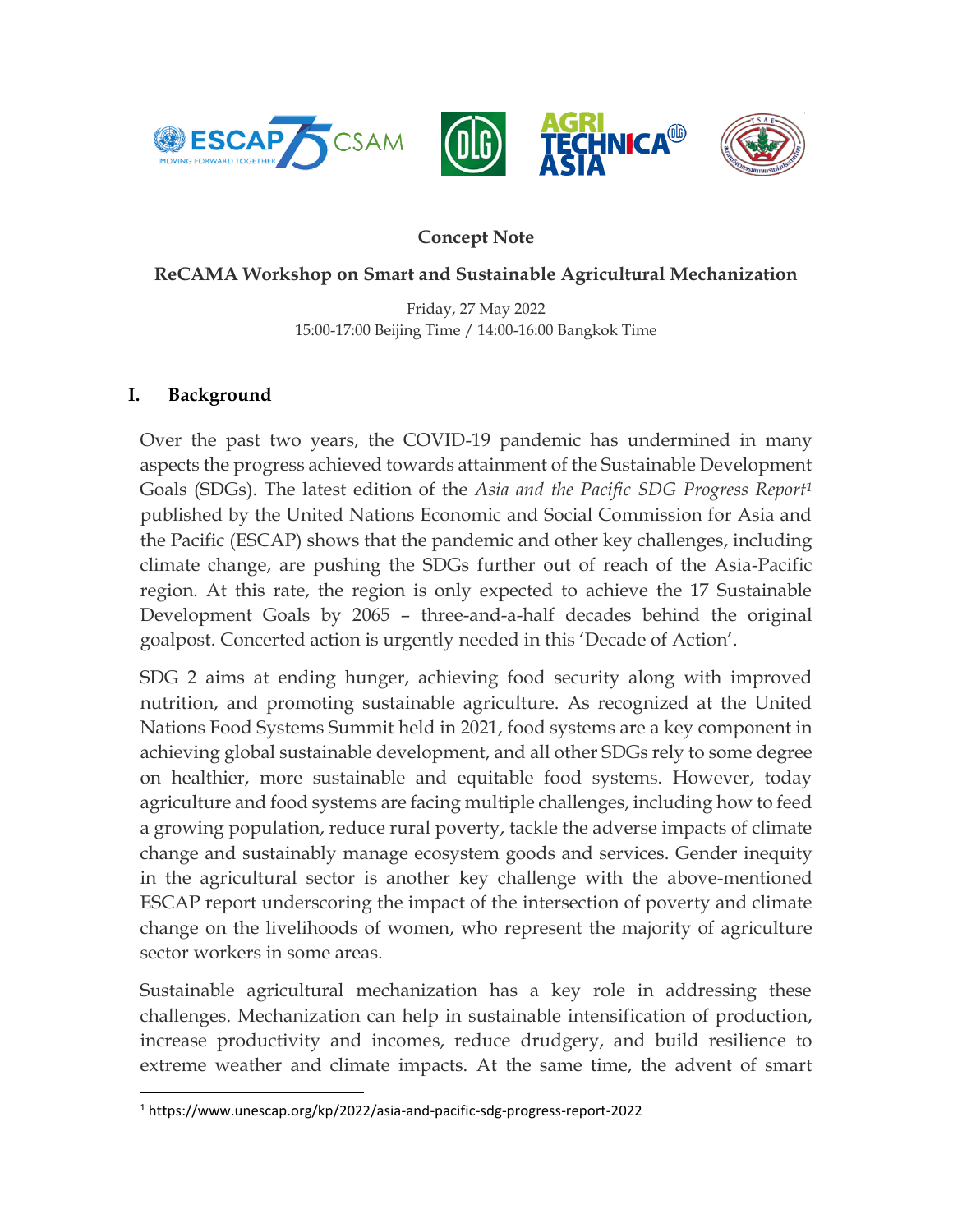technologies, 'intelligent' equipment and digitally-enabled solutions is transforming agricultural mechanization and its contribution to agricultural and rural development. The application of Internet of Things, sensors, locations systems, robotics and artificial intelligence, big data solutions, and mobile applications, among others, can make agricultural machinery more precise and efficient, optimize agricultural and human inputs, and increase the quality and quantity of agricultural products, thus making mechanization a more potent agent for change. For example, smart mechanization can help in saving inputs, address labor shortages, and reduce food loss and waste. It can concurrently attract young people to enter the agricultural sector and establish profitable businesses.

Care needs to be taken, however, that smart mechanization serves to balance the economic, social and environmental dimensions of sustainable agricultural development. For instance, efforts are needed to promote the benefits of these technologies for smallholder farmers and other vulnerable segments of the farming community in order to avoid deepening existing inequalities. Enabling regional cooperation and knowledge exchange among countries and stakeholders are key for this purpose.

The Regional Council of Agricultural Machinery Associations (ReCAMA) is an initiative of ESCAP's Centre for Sustainable Agricultural Mechanization (CSAM) which aims to promote sustainable agricultural mechanization in Asia and the Pacific through strengthening the capacity of national agricultural machinery associations, facilitating the exchange of knowledge and information, and enhancing collaboration and closer business connections among national associations and their members. To date, ReCAMA has 21 Member associations from 15 countries. In view of the increasing importance of smart mechanization, a *'ReCAMA Workshop on Smart and Sustainable Agricultural Mechanization'* is being organized in response to the demand expressed by network members at the 7th Member Meeting of ReCAMA held in November 2021.

### **II. Objectives:**

The objectives of the ReCAMA Workshop are to:

- 1) Promote a better understanding of the potential and opportunities provided by smart mechanization technologies and solutions for sustainable agricultural development.
- 2) Exchange good practices and learnings on the application of smart and sustainable agricultural mechanization.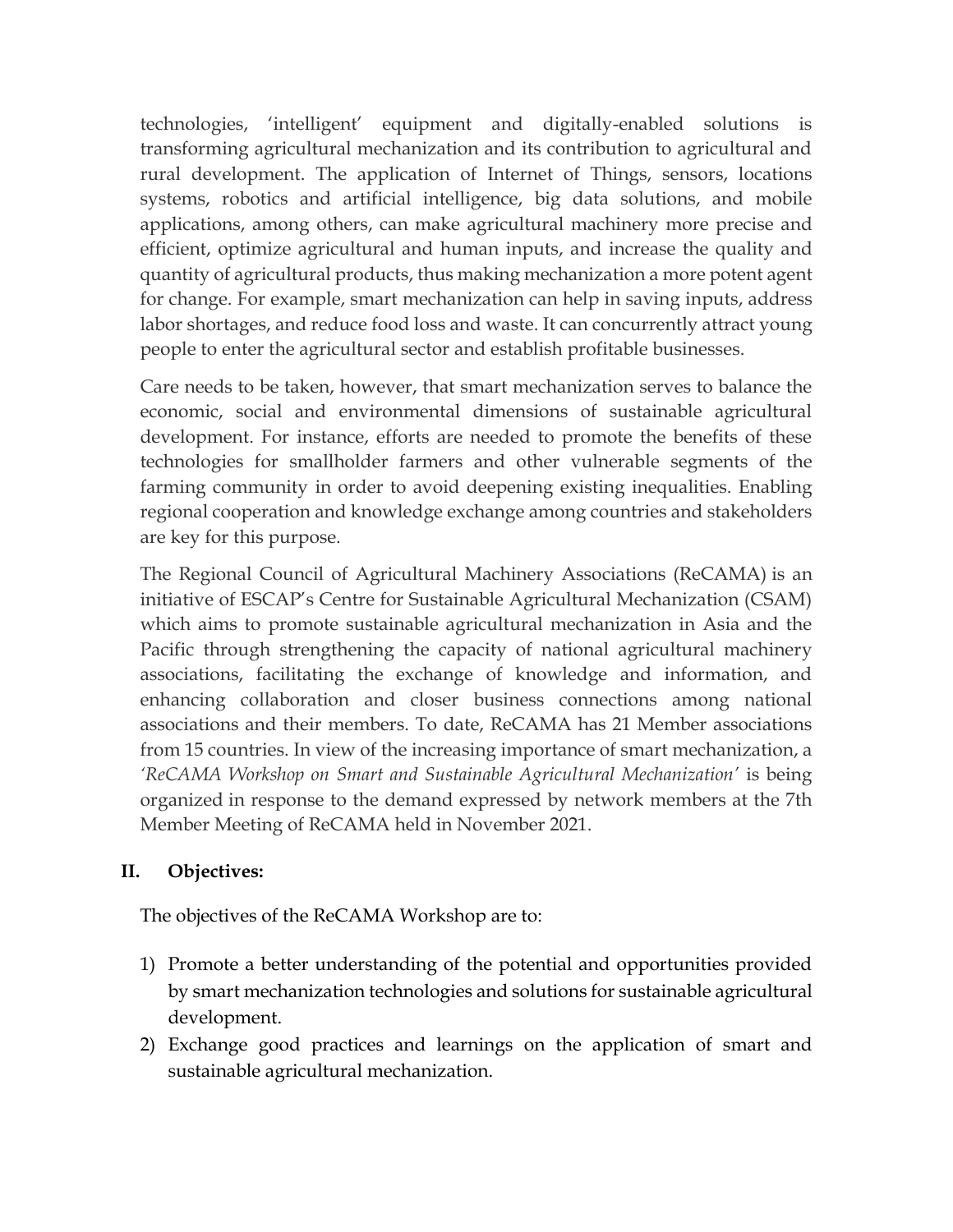3) Facilitate related regional cooperation and synergies among countries and stakeholders in the Asia-Pacific region.

# **III. Organization and Participation**

The 'ReCAMA Workshop on Smart and Sustainable Agricultural Mechanization' will be co-organized virtually via MS Teams on 27 May 2022 from 15:00-17:00 Beijing Time (UTC+8) / 14:00-16:00 Bangkok Time (UTC+7) by CSAM, German Agricultural Society (DLG), and the Thai Society of Agricultural Engineering (TSAE) which is the Chair Association of ReCAMA for 2021-2022. The Workshop will be held during the AGRITECHNICA ASIA Expo being organized by DLG in Bangkok, Thailand, from 25-27 May 2022. For participants in Bangkok, opportunities for on-site participation are available.

Representatives of ReCAMA Member associations and their member enterprises as well as other pertinent stakeholders working to promote sustainable agricultural mechanization in the Asia-Pacific region including from government ministries/departments, universities and research institutions, other private sector entities, and civil society organizations are welcome to attend.

| 27 <sup>th</sup> May 2022 Friday |                                                                                                                                                                                                                                                                                                                                                                                                                                                                                                                |
|----------------------------------|----------------------------------------------------------------------------------------------------------------------------------------------------------------------------------------------------------------------------------------------------------------------------------------------------------------------------------------------------------------------------------------------------------------------------------------------------------------------------------------------------------------|
| 15:00-15:15                      | Opening                                                                                                                                                                                                                                                                                                                                                                                                                                                                                                        |
|                                  | Moderator: Mr. Anshuman Varma, Deputy Head / Programme Officer,<br>ESCAP-CSAM                                                                                                                                                                                                                                                                                                                                                                                                                                  |
|                                  | Dr. Li Yutong, Head, Centre for Sustainable Agricultural<br>Mechanization, United Nations Economic and Social<br>Commission for Asia and the Pacific (ESCAP-CSAM)<br>Ms. Katharina Staske, Managing Director, German<br>Agricultural Society (DLG), Thailand<br>Ms. Dares Kittiyopas, President, Thai Society of Agricultural<br>Engineering (Chair Association of ReCAMA)<br>Moderator: Dr. Thi Tam Dinh, Vice Director General, Vietnam Institute of<br>Agricultural Engineering and Post-Harvest Technology |
| 15:15-15:45                      | Smart and Sustainable Agricultural Mechanization - Overview                                                                                                                                                                                                                                                                                                                                                                                                                                                    |
|                                  | Smart Agricultural Machinery - Technologies and Solutions - Mr.<br>Alejandro Figueroa, Team Leader, German Chinese Cultivation and<br>Agricultural Engineering Demonstration Park (DCALDP)<br>Policy and Institutional Support for Smart Agricultural Machinery                                                                                                                                                                                                                                                |

# **IV. Tentative Programme**